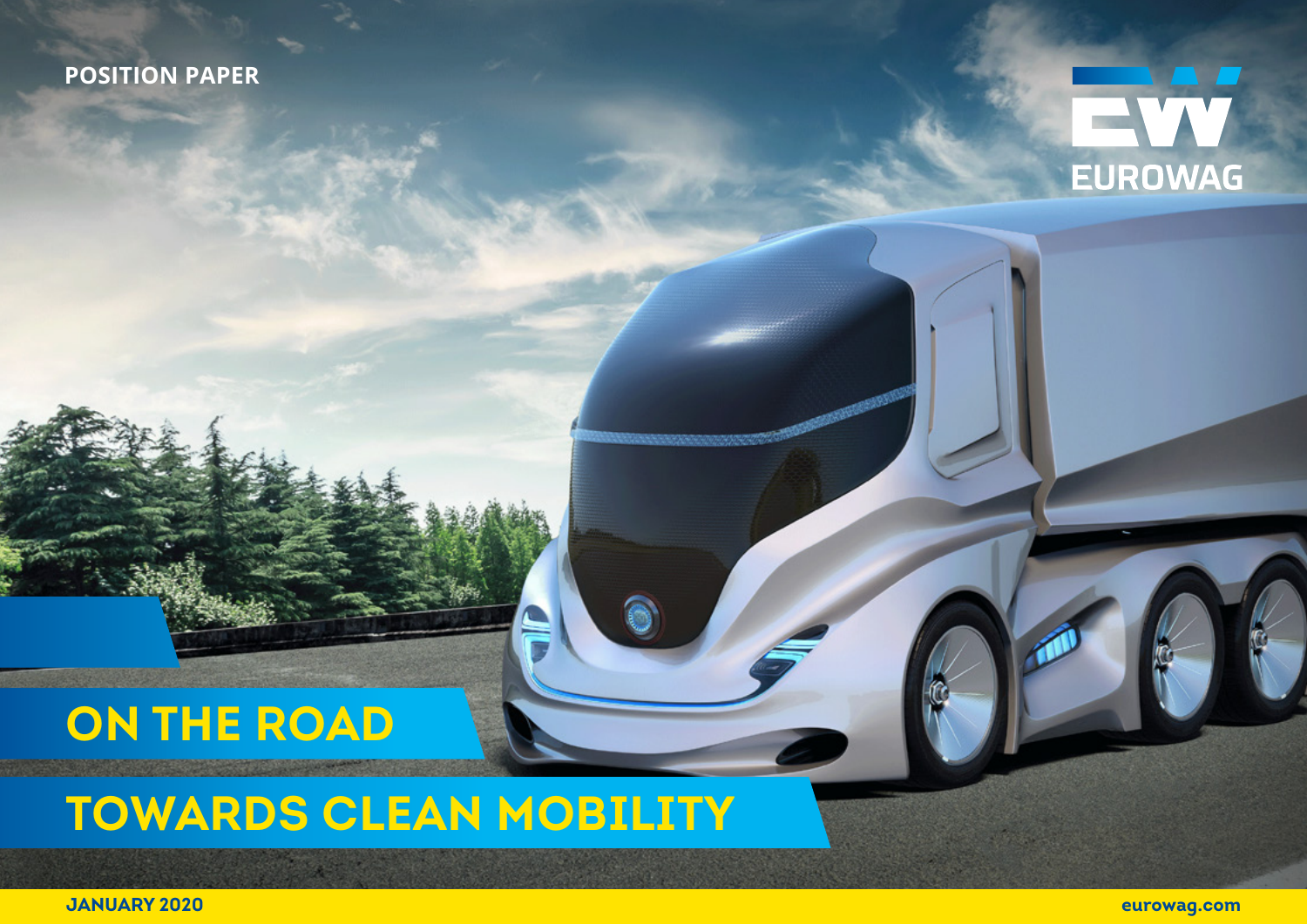# **ABOUT EUROWAG**

Founded just over 20 years ago, EUROWAG is today the fastest growing integrated mobility provider in Europe. We focus on finding solutions that simplify the lives of commercial road transport companies. Whether it's fuel and toll payments, tax refunds, fleet management or simply advice – we are here to help our customers keep over 250,000 vehicles moving across Europe, Asia and the Middle East.



# **INTRODUCTION**

Climate change, seemingly humankind's biggest ever challenge, has triggered a vast number of responses. Europe is the continent most committed to the deployment of various measures intended to lead to the effective prevention of a global catastrophe. Industries with the biggest carbon footprint, including the mobility sector, are at the centre of attention, as carbon dioxide is believed to be the main cause of climate change.

The public demand for quick and decisive systemic actions has resulted in a set of legislative measures on the European level which, however, ignore or omit a whole set of challenges and problems. This is not yet obvious, but if clean mobility is to be deployed at scale, effectively, and within a time frame matching the Paris climate conference targets, these challenges must be urgently acknowledged – and mitigated – by policymakers. One of the key initiatives to achieve this is the

"European Green Deal," a strategic document presented by the EU Commission.

The risk of proliferating risks is immense, and it is becoming clear that time really matters. Investments made by key European industries affecting millions of jobs and requiring billions of euros would be endangered if it were later to be revealed that current strategies are not viable, or objectively miss their targets.

Therefore, EUROWAG has created this document to contribute to an unbiased discussion concerning clean mobility and to help the effort to find the most efficient and effective solution**.**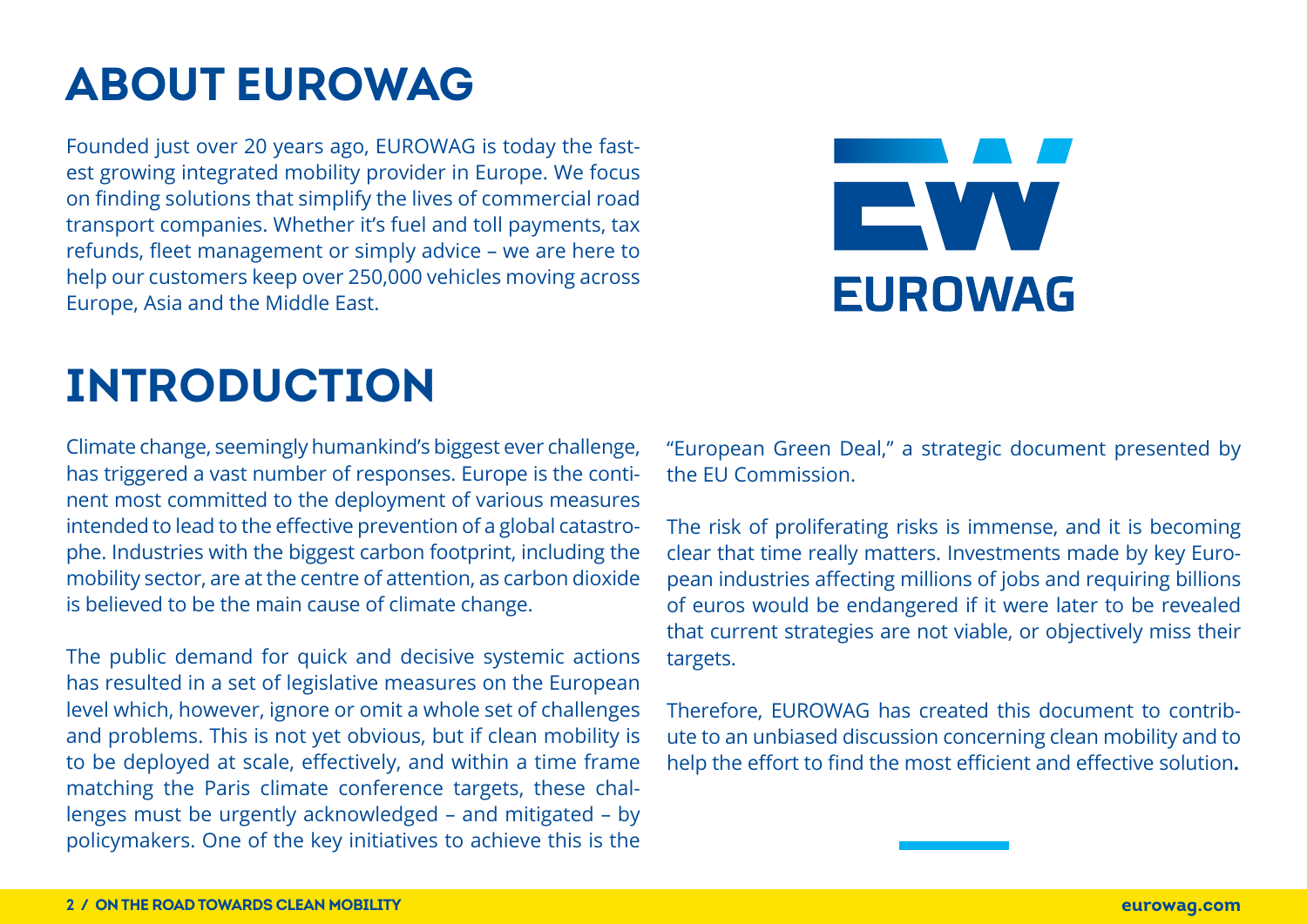# **HOW TO REDUCE CO2 EMISSIONS**

#### **1. THE CONVENTIONAL APPROACH**

When it comes to conventional internal combustion engine (ICE) vehicles, car manufacturers focus on the following technical measures for reducing CO<sub>2</sub> emissions.

The problem with this conventional approach is that it is reaching its technical limits: cars cannot be made ever smaller, lighter and more aerodynamic, nor can they be equipped with tyres that have ever less rolling resistance.



#### **2. ALTERNATIVE POWERTRAINS**

The alternative powertrains mainly operate on:

### **GAS**

- Compressed or liquified natural gas (CNG, LNG, including their 'bio' variants)
- Liquefied petroleum gas (LPG)

### **HYDROGEN**

• Fuel cell electric vehicles (FCEV)

### **ELECTRICITY**

- Plug-in hybrid electric vehicles (PHEV)
- Battery electric vehicles (BEV)
- Hybrid electric vehicles (HEV) electricity is generated by an ICE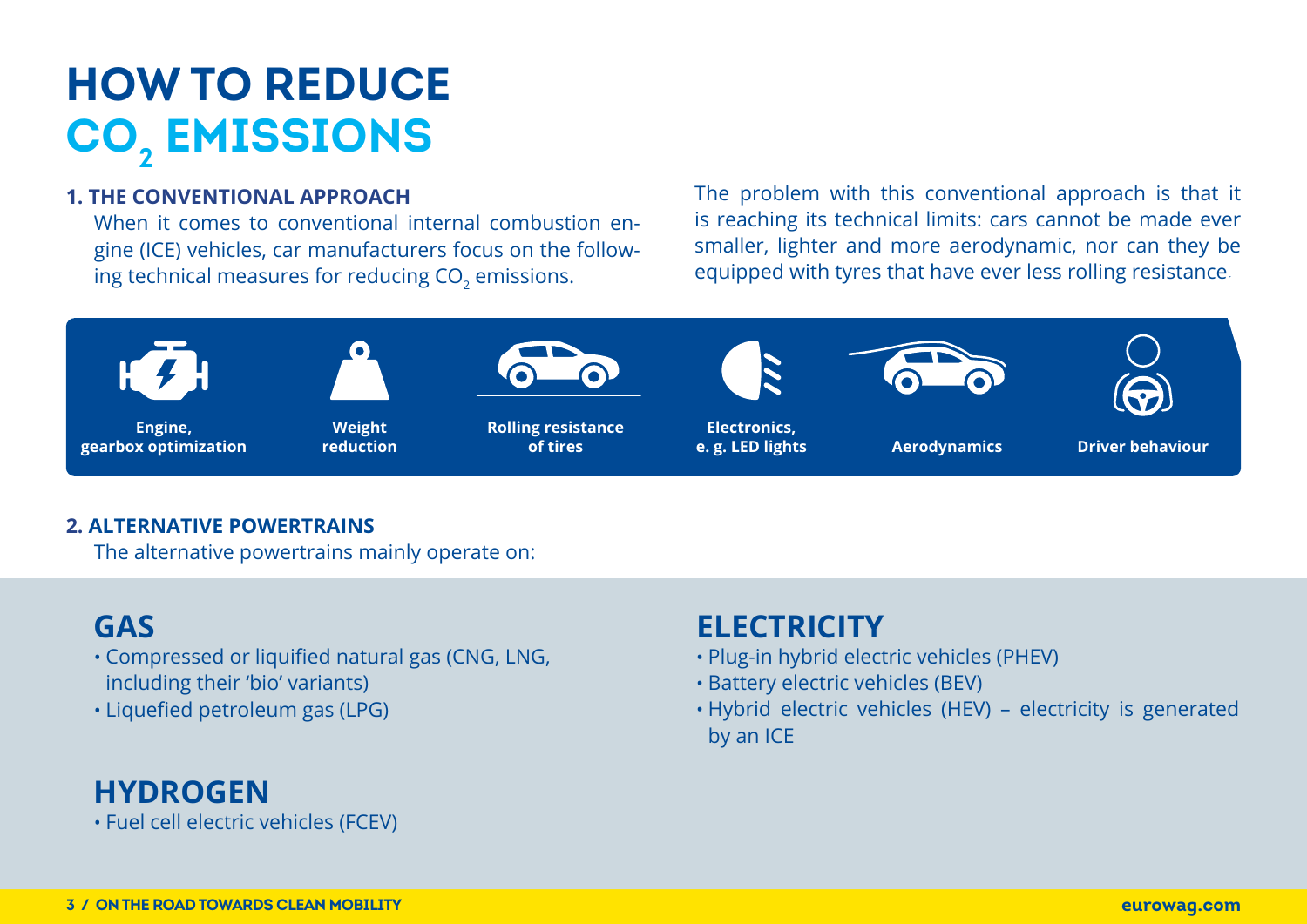## **THE EU'S CURRENT CLEAN MOBILITY STRATEGY**

In the European Union, there are currently a number of regulations and supporting measures aimed at reducing CO<sub>2</sub> emissions<sup>1</sup>, as well as other greenhouse gases, among which the following measures are considered to be crucial:



#### 1. EUROPE-WIDE CO<sub>2</sub> LIMITS FOR VEHICLE **MANUFACTURERS RELATED TO YEAR-ROUND SALES IN THE EU**

EU legislation addressing passenger vehicles (Regulation No. 2019/631, sometimes referred to as the "95g legislation") sets

mandatory, not-to-be-exceeded emission limits, calculated from the average fleet emissions of cars registered by vehicle manufacturers in EU countries in a given year. In 2020, a radical tightening of this legislation in the field of passenger and small commercial vehicles will apply. As confirmed since early 2019, one of the most challenging tasks in reducing CO<sub>2</sub> emissions applies to heavy duty vehicle (HDV) manufacturers and extensive penalties will apply if they do not comply with the targets.

Very tight deadlines do not allow for the introduction of vehicles with alternative powertrain technology to be postponed until the related infrastructure is ready, or until customers start to show an interest. On the contrary, manufacturers have no choice but to transform production and sales channels to produce and sell vehicles with electric, hybrid, but also hydrogen and gas drives, in significant numbers. The situation for truck manufacturers is even more challenging, given the longer development cycles for new generations of vehicles and the as yet very limited infrastructure for charging such vehicles or for refuelling them with LNG or hydrogen.

Although the EU legislation is the most strict, comparable methodology for CO<sub>2</sub> emission limits is being applied in

Global emissions increased from 2 billion tonnes of carbon dioxide in 1900 to over 36 billion tonnes 115 years later. Fuel combustion and fugitive emissions from fuels, together with transportation, is the main source sector for greenhouse gas emissions.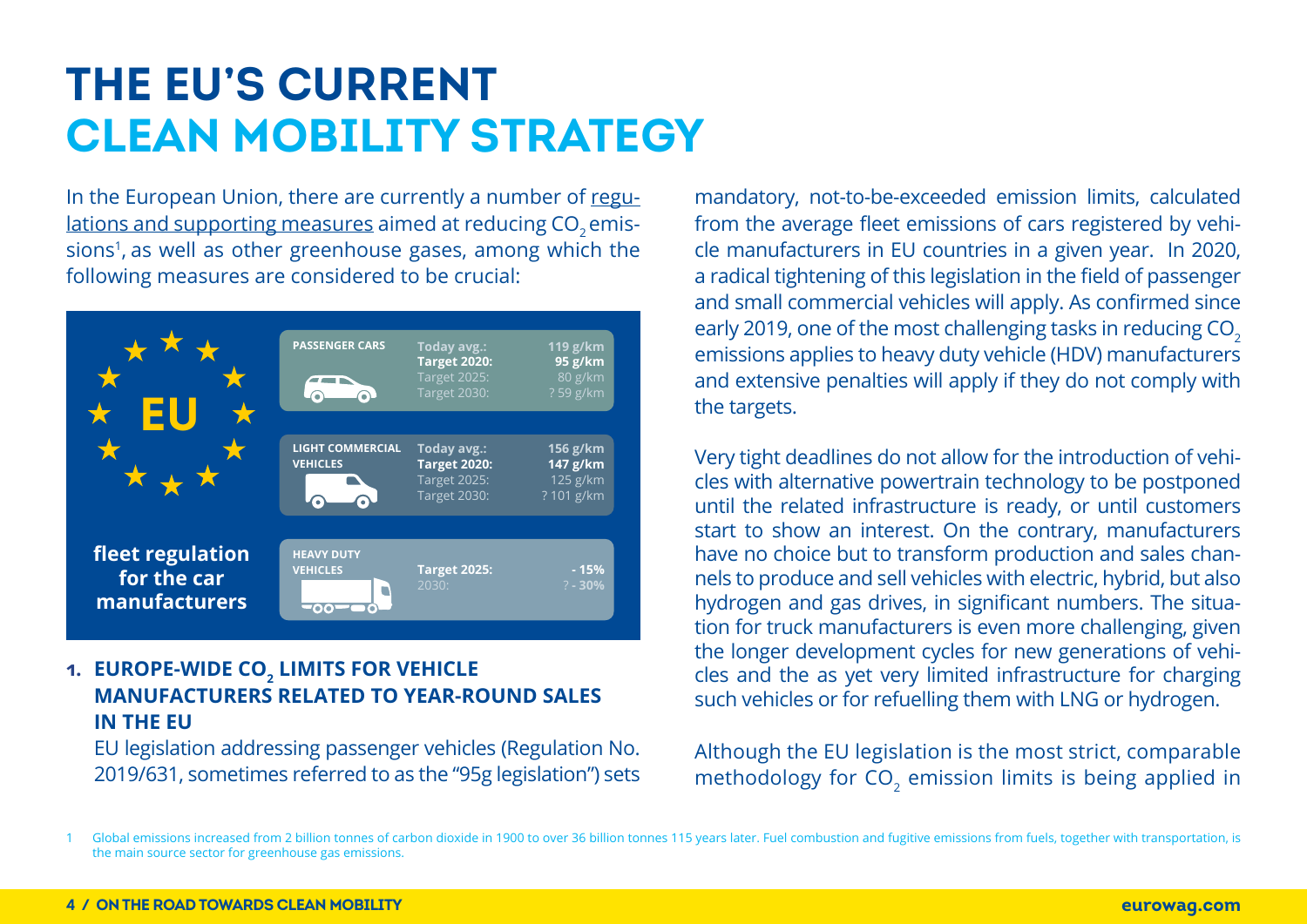China, the USA, India, Japan, South Korea and other countries.

#### **2. REGULATION AND SUPPORT AT THE EU MEMBER STATE LEVEL TO FAVOUR LOW OR ZERO LOCAL EMISSIONS VEHICLES COMPARED TO CONVENTIONAL VEHICLES**

Some EU member states have introduced incentive/penalty schemes with high tax or fee burdens placed on the sale and operation of conventional vehicles and, at the same time, mechanisms to support the purchase and operation of low-emissions vehicles (mostly BEVs and PHEVs).

#### **3. URBAN EMISSIONS-FREE OR LOW-EMISSIONS ZONES AND LOCAL NON-FINANCIAL INCENTIVES**

A rising number of municipalities have begun restricting entry to city centres for cars with higher emissions, or now offer preferential parking for low/zero emissions vehicles. However, other financial and non-financial incentives and regulations also exist.

#### **4. EU COMPULSORY QUOTAS FOR PUBLIC INSTITUTIONS, MUNICIPALITIES**

A revision to the Clean Vehicles Directive introduces minimum procurement targets for public institutions of individual EU member states concerning the purchase of low/ zero emission vehicles<sup>2</sup>. The targets become effective as of 2021.

#### **5. RENEWABLE ENERGY DIRECTIVE (RED II)**

According to this revised directive, member states must require fuel suppliers to supply a minimum of 14% of the energy consumed in road and rail transport by 2030 in the form of renewable energy. Energy suppliers must reduce by 6% the emissions from fuels they supply by 2020 compared to 2010.

#### **6. OTHER MEASURES**

These include, for private and corporate persons: reduced/ zero road tax, free highway vignettes, city tolls, priority lines in cities, taxes on the private use of company cars, compulsory installation of charging points in new buildings, and many more.

### **DID YOU KNOW?**

Trees capture only around **10%** of the total CO<sub>2</sub> we emit annually. By switching to alternative fuels to reduce CO<sub>2</sub>, we help to process additional emissions.

2 E.g. the quota for the Czech Republic is 29.7%, and for Germany it is 38.5%.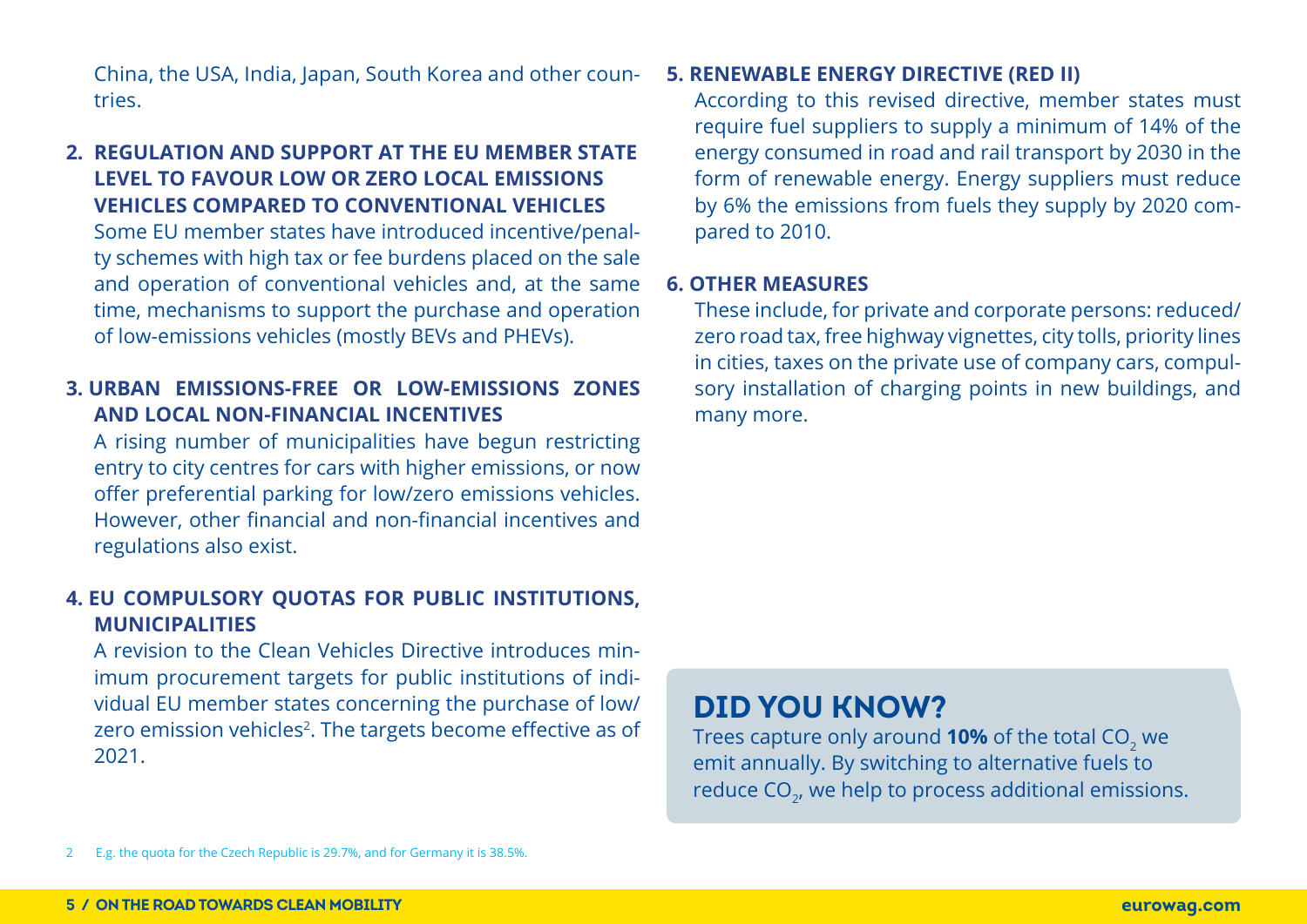# **CHALLENGES AHEAD**

#### **1. ABSENCE OF AN HOLISTIC, INDUSTRY-WIDE APPROACH TO CO2 REDUCTION**

1.1. Key legislative measures as well as mainstream media communication focus on reducing CO $_2$  emissions from the tailpipe. However, only an approach that considers entire life-cycle emissions can objectively deliver results. For electric cars this, among others, includes electricity production and distribution, battery production, and recycling. At the same time, other aspects affecting ICE (internal combustion engine) cars must also be considered, among them crude oil production and refining, its transport to petrol stations, and others. These elements in the whole cycle create considerable secondary CO $_2$  emissions that need to be taken into account.

**Therefore, we urgently call for transparency and the adoption of a holistic approach**. This requires not only promotion of existing EU legislation, but coordinated efforts by players across the mobility sector.

1.2. Another deficiency of the current methodology used to calculate  $\mathsf{CO}_2$  emissions by passenger and commercial vehicles in the EU is that it strongly favours electric and hydrogen/fuel cell vehicles that are, from the point of view of the legislation, considered to be emitting zero  $CO_{2}$ , completely ignoring the emissions generated when electricity or hydrogen is produced. This **excludes other** 

### **LIFE CYCLE VEHICLE EMISSIONS**

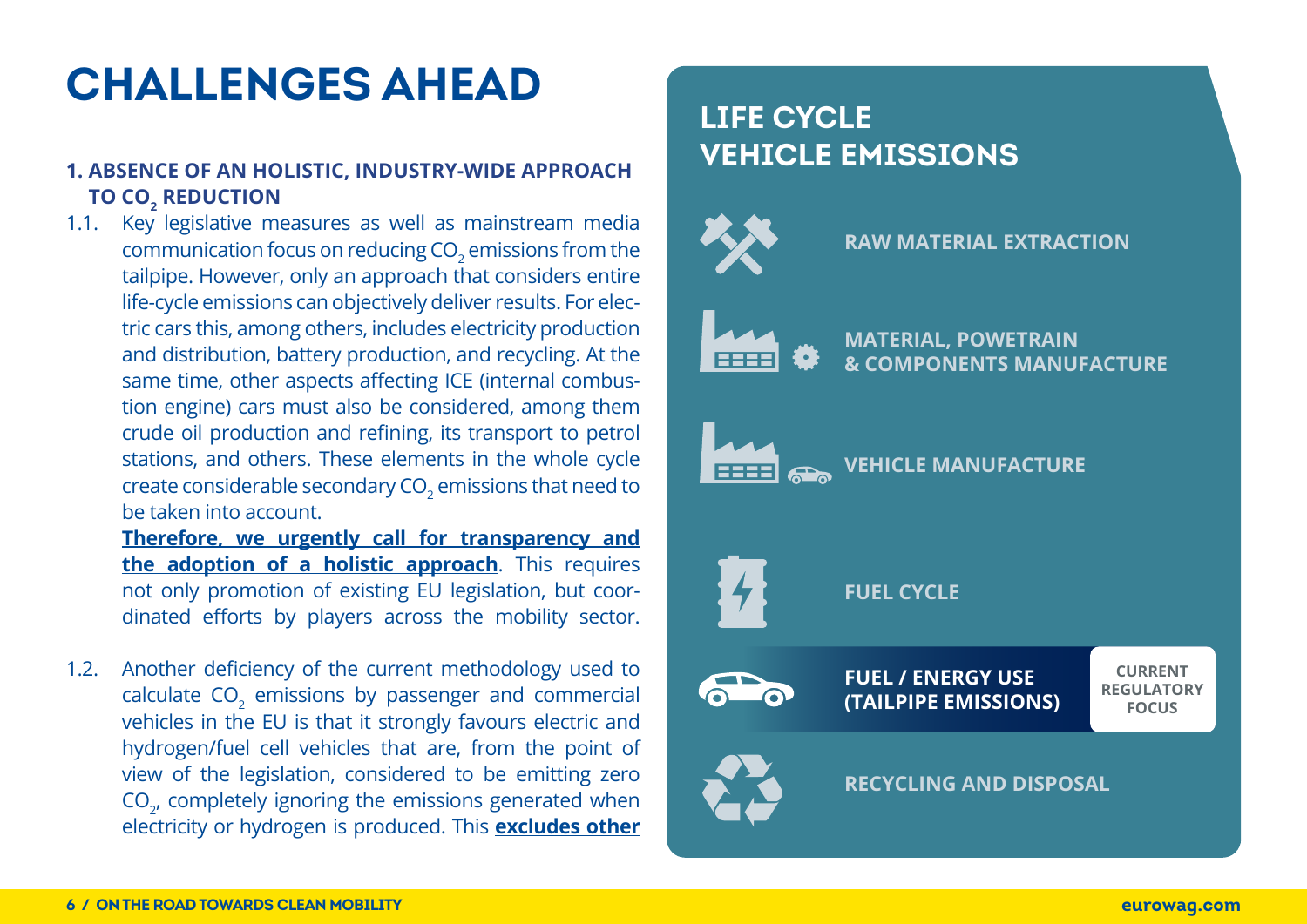**<u>alternatives</u>** (biofuels of the second generation, e-fuels<sup>3</sup>, etc.), which eventually provide, when applying the holistic approach, an equal contribution to overall CO $_{\textrm{\tiny{2}}}$  reduction.

This technologically biased approach represents a huge risk and an immense lost opportunity, since these alternatives make it possible to use the extensive existing infrastructure – such as storage facilities, pipelines and fuel station networks. Specifically, the vast global capacity of liquid fuel tanks is a solution to the unresolved challenge of renewable electricity storage.

Finally, the very long cycle of fleet renewal is a definite time constraint. This could be immediately bypassed by introducing e-fuels, which can be used by conventional ICE vehicles.

#### **2. BATTERY MATERIAL AVAILABILITY AND SECURITY OF SUPPLY**

The raw materials<sup>4</sup> needed for batteries are currently mostly produced in unstable regions, putting the anticipated mass production of batteries at significant risk. Production of smartphones, laptops, etc. faces the same challenges. If electromobility is to be deployed at scale, problems with security of supply have to be carefully addressed.

#### **3. BATTERY RECYCLING – ENVIRONMENTAL ISSUES**

The durability of vehicle batteries often exceeds the life span of the vehicle itself and some used batteries can be used in stationary energy storage facilities or in other forms of utilisation – a so-called second-life use<sup>5</sup>. However, many of these batteries will be damaged or rendered non-functional and will not therefore be suitable for secondary use. Higher volumes of electric and hybrid cars will bring new challenges in terms of collecting such batteries from the market and recycling them. Continuous improvement in recycling technologies needs to be considered a priority in order to reinforce the positive ecological impact of battery-powered vehicles.

#### **4. SOCIAL IMPACT OF CLEAN MOBILITY IMPLEMENTATION**

Regardless of the final powertrain mix and the way in which clean mobility is to be implemented, it is obvious that such a massive transformation will come at a cost. Public budgets play a vital role during the initial phases. Users as well as affected industries are going to be keen to receive financial incentives to engage in the process at an early stage.

However, in view of the massive market uptake of alternative fuel vehicles in future, the required spending will go far beyond what governments can afford without negatively affecting other policy agendas, such as healthcare, education or

<sup>3</sup> E-fuels = advanced renewable fuels produced from renewable electricity via electrolysis. These synthetic fuels are also known as e-petrol, e-diesel or e-gas. They can be produced using renewable (solar or wind) energy, water and CO2 taken from the atmosphere. They can also be mixed with conventional fuels and used in conventional (ICE) vehicles, thereby significantly reducing the CO2 emissions they produce.

Such as nickel, lithium and cobalt.

<sup>5</sup> E.g. batteries can be used to store energy in homes or business premises.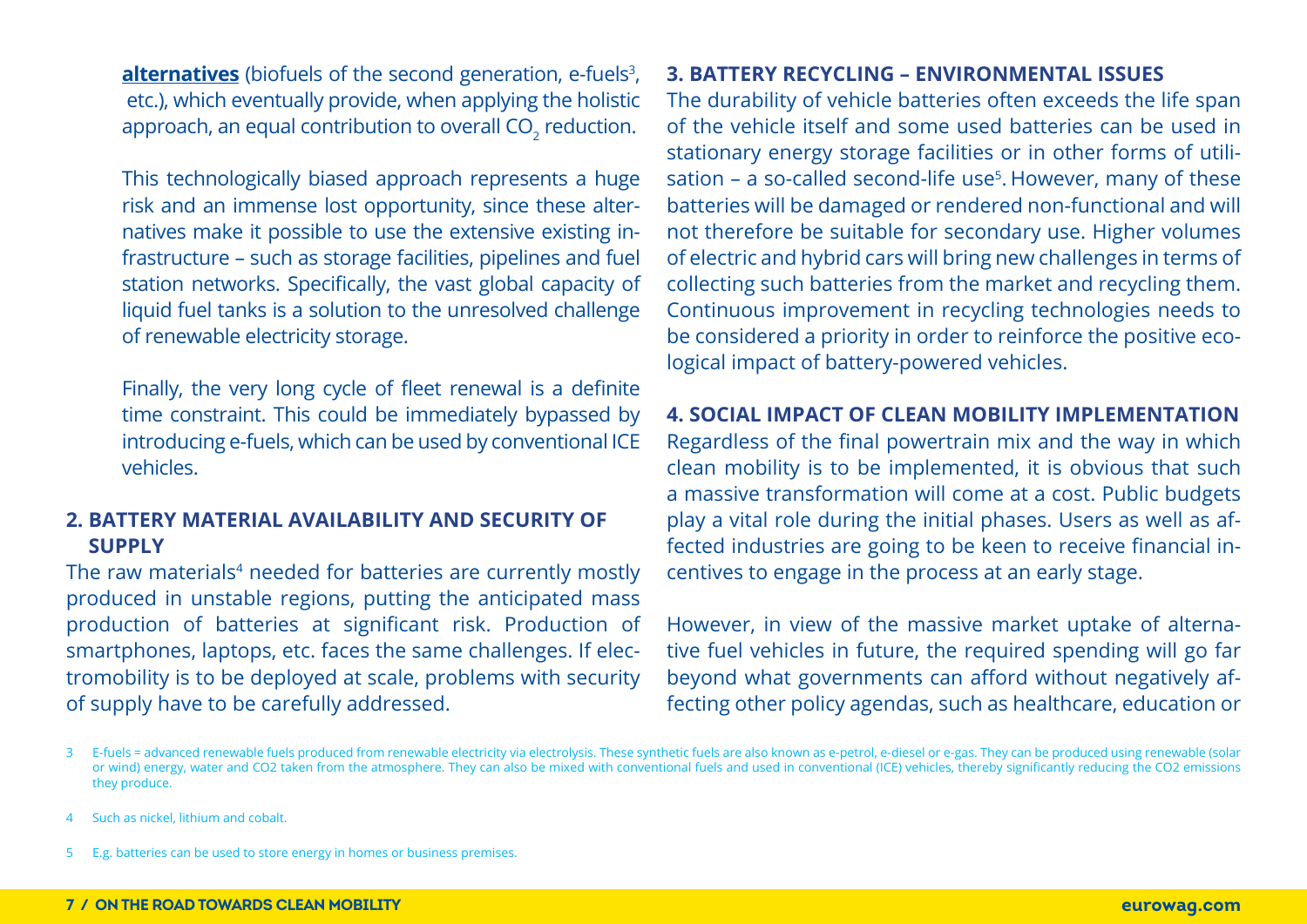security. Therefore, the costs will unavoidably be transferred to consumers.

Such an impact has to be thoroughly evaluated in the light of a globally shrinking middle class and a large portion of the population already struggling with poverty. In addition, these costs will come at the same time as others arising from the effects of climate change. Those two drivers will mutually reinforce each other's effects. Widespread social unrest and eventual societal collapse has to be prevented. The yellow-vest movement in France is a clear demonstration of this phenomenon.

#### **5. FIRE PROTECTION AND INCIDENT RESOLUTION**

The development of fire protection and car accident solutions for BEVs, PHEVs and FCEVs is still at an early stage. Fire brigades will need to become more involved to ensure that they can handle accidents and emergency situations. Adequate funding for equipment and training should be provided in a standardized form across the whole of Europe.

#### **6. FUEL TAXATION NEEDS REVISION**

The taxation of electricity used as a fuel in a traditional way, by which liquid or gaseous fuels are currently taxed, is technically hardly feasible (without being subject to fraud and complex IT / technical requirements). Hence, alternative taxation schemes need to be introduced, such as the introduction of tolls / road taxes mandatory for every vehicle at the European level. This approach may offer the desired flexibility and reliability at the same time. Various tax rates and schemes specific to the powertrain / weight / user / time, etc. may be introduced. Smart mobility tax systems can easily cover all the desired aspects, such as social impact management, environmental incentives, infrastructure cost coverage via the "user pays" principle, and others. Current taxation schemes do not incentivise renewable fuels sufficiently to compensate for their higher costs. An EU-wide, predictable and transparent tax framework for alternative fuels should be introduced.

#### **7. NEGATIVE IMPACT OF SUBSIDIES FOR ZERO/LOW EMISSIONS VEHICLES**

The deployment of electromobility and sustainable systems support (bonus systems) needs to be coordinated with penalties used to regulate conventional technologies. In this way, a positive "business case" can be created on the side of public budgets in the long term. Examples can already be seen in many European countries, as well as in non-EU states such as Norway, China, India and others<sup>6</sup>.

The introduction of penalties for conventional vehicles must be carefully considered and well-coordinated with the use of

### **DID YOU KNOW?**

Revenue from excise tax on mineral fuels currently constitutes **9%** of the Czech state budget, similar to the situation in other countries.

<sup>6</sup> Examples of incentives for electric vehicles:

<sup>•</sup> Norway – High taxes for high-emissions cars and lower taxes for low- and zero-emissions cars

<sup>•</sup> China - Use of differentiated incentives for vehicles based on their battery characteristics

<sup>•</sup> India - Reduced purchase prices for hybrid and electric vehicles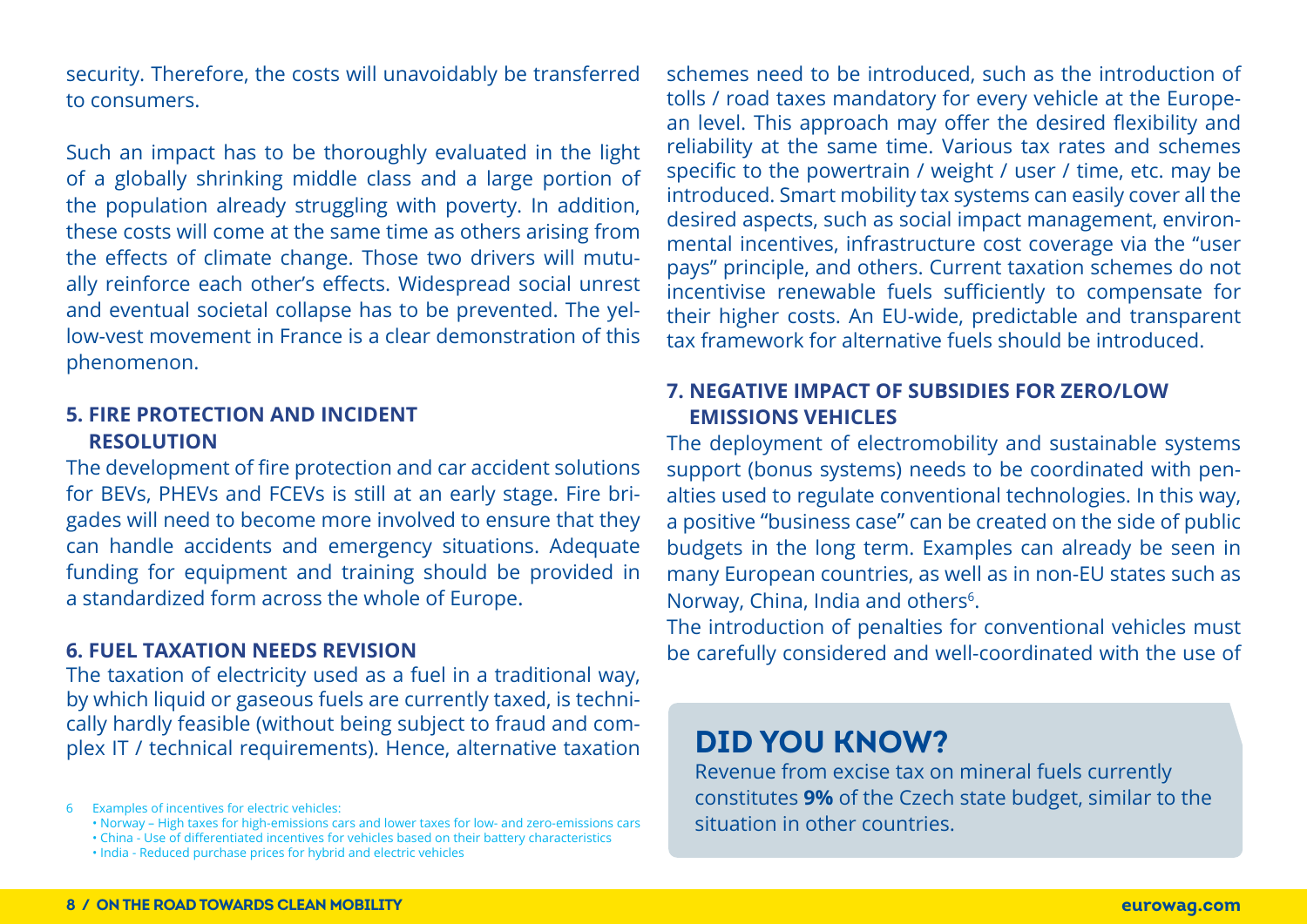an eco-car bonus, and targeted specifically at individual consumer segments in stages. Otherwise, there is a high risk of eco-technology negative PR, comparable to the negative public perception of the Czech state's subsidies for solar panels or biofuels.

#### **8. EU COMPETITIVENESS**

The European way of life and its high social standard are the results of its economic success amid tough global competition. EU policymakers have to keep in mind that if carbon neutrality of transport is to be viable, the cost of the transition to new powertrain solutions and its subsequent operation should be properly evaluated in the light of the massive investments needed. Important measures and stimuli in this sense might also be a carbon border tax to prevent European businesses from exporting the carbon problem beyond Europe's borders and, at the same time, protection of European businesses from competition that is not committed to decarbonization.

#### **9. CHARGING INFRASTRUCTURE INVESTMENTS AND REALIZATION**

Both the readiness of the electricity grid and the density of the charging stations network are still insufficient, bearing in mind the significant volumes of electric cars planned by the

leading vehicle manufacturers. To overcome this will require close coordination of government, private sector, landowners and municipalities, which will be very challenging.

Specific attention should be paid to electric power production<sup>7</sup>.Coal-based production is about to be phased out in most developed countries, as well as nuclear power production in some countries.

However, replacement of the lost capacity is not sufficient to accommodate current and near-future needs, not to mention the expected surge in new demand that will come from electric vehicles<sup>8</sup>. The problem of the very long cycle of new capacity construction, lasting decades, is further amplified by the unresolved problem of energy storage, which is an essential prerequisite to help smooth out the rather unreliable production of energy from renewable sources.

The immense complexity of deploying charging infrastructure also raises a very important question: is this approach also applicable outside Europe, specifically in developing countries and regions?

7 Electricity generation in the world, based on the main sources in 2018: coal (38%), gas (23%), hydro (16%), nuclear (10%), wind (5%), biomass and waste (3%), photovoltaic (solar) (2%)

<sup>8</sup> A battery electric truck using existing technology via DC charging (up to 150kW) can be charged for about 90-120km of range in 30 minutes. Higher charging standards are being developed to be able to provide an additional 600-1,000km of range within the same charging time. Trucks will also be charged in future in depots or dynamically, via overhead lines. In cities, electric trucks generate approximately one-eighth of the noise of diesel trucks. A battery truck would in a year draw as much power as 2,500 houses. Running the whole EU truck fleet (of 4.5 million vehicles) on electricity would require 324 TWh of electricity, which is around 10% of the EU's total electricity generation. For comparison, the installed output of the biggest Czech thermal energy plant, Prunéřov, is 1490 MW. If future trucks are equipped with 1 MW charging capability as envisaged, only 1490 of them could be charged at the same time using the energy from Prunéřov. Having in mind that there are approx. 50 ths. trucks on Czech roads every day, this illustrates the problem of energy production quite well.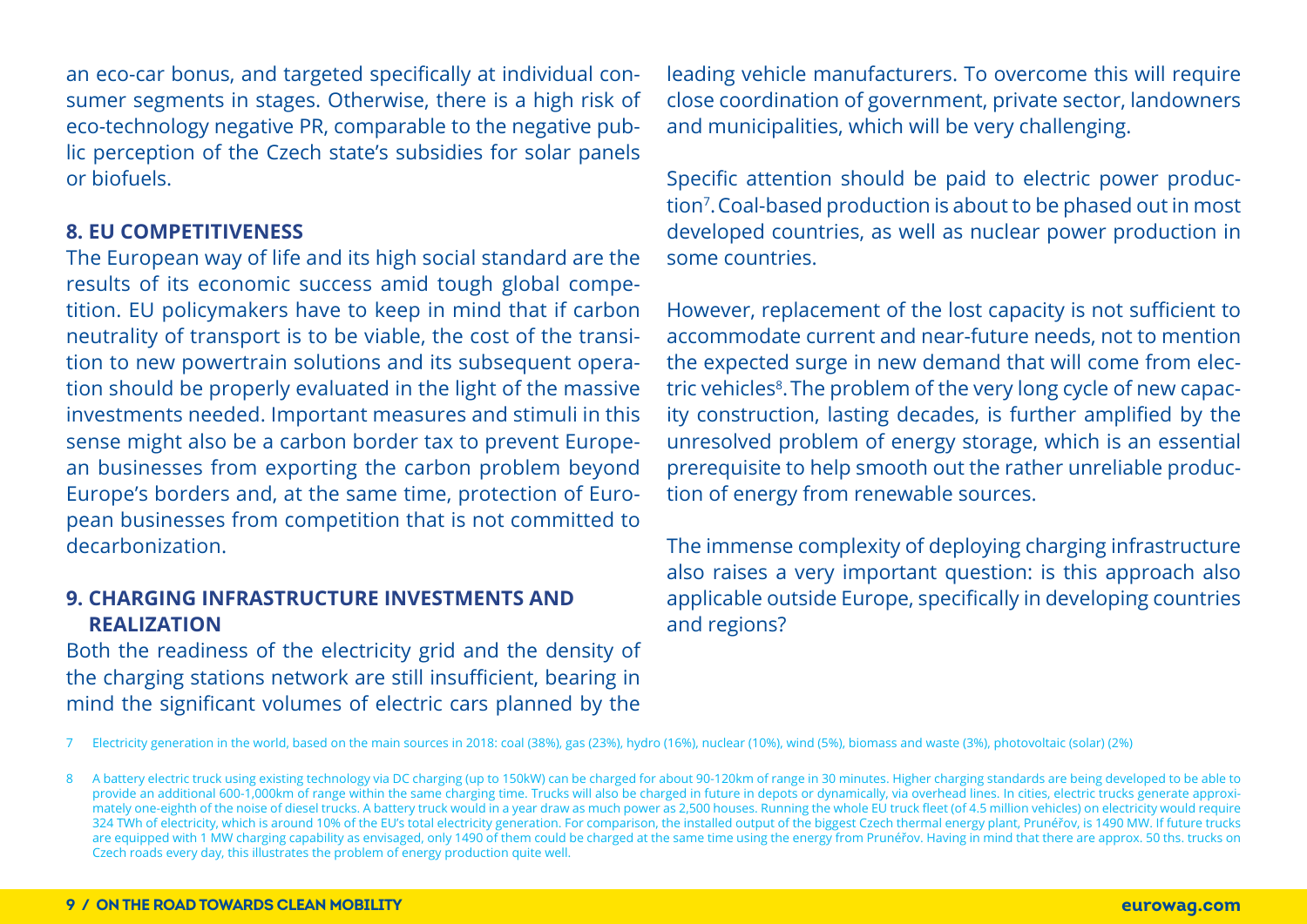#### **10. CHARGING INFRASTRUCTURE STANDARDISATION**

The total number of charging stations might seem sufficient "on paper", but a problem is hidden beneath the surface. The technology for public charging – especially fast (DC) charging – is developing rapidly every year. Basically, all current charging stations are incompatible with the highest incoming standards that are being introduced by car manufacturers, and the existing stations will therefore need to be upgraded or replaced in the next five years<sup>9</sup>. We see a high risk of EU funding being misused to pay for charging station technologies which will soon become obsolete.

#### **11. TOTAL COST OF ELECTRIFICATION VS. OTHER ALTERNATIVES**

The total cost of ownership (TCO) of an eco-car is far too high these days. Sometimes TCO is presented by industry players only as costs of ownership (CoO), where only the operational costs such as service and maintenance, fuel/electricity, insurance and others are included. TCO also include the purchase price and residual value of the vehicle.

Today, low emissions vehicles are not only more expensive but their residual value is also uncertain, especially due to anxiety about battery ageing and fast adoption of new technologies. This pushes car leasing prices higher compared to ICE cars and limits adoption on a larger scale by fleet operators. Last but not least, the TCO from society's perspective also includes a collateral effect on the environment where the holistic approach has to be applied (as stated above) and consequently through suitable taxation schemes reflected in the TCO.

#### **12. GLOBAL SECURITY**

The European Union has recently gone through a severe crisis following uncontrolled economic immigration from surrounding regions. While the flow of immigrants has recently dropped to acceptable levels, the root cause of immigration and the absence of effective countervailing measures persists. EU officials as well as NATO leaders should work with various scenarios assuming the possible future economic collapse of Middle Eastern and African countries that are heavily dependent on crude oil production in the event that oil prices and volumes decline substantially due to the decarbonization of Western economies.

Such momentum may cause a new wave of social unrest, terrorism, local or regional wars and finally a new massive wave of migration to Europe. This, coupled with the impacts of climate change, may become a barely manageable problem.

<sup>9</sup> Examples:

<sup>•</sup> An increase in charging speed using DC from standard 50kW to 150kW or even 250-350kW

<sup>•</sup> The adoption of 800V technology in the premium and commercial vehicle segment (instead of the current 400V)

<sup>•</sup> Introduction of new communication and charging standards such as plug-and-charge, wireless charging and DC charging energy distribution management

<sup>•</sup> Legislative changes and requirements affecting charging point operators and eMobility service providers, mostly represented by the German "Eichrechtskonformität" which might also be introduced soon in other European countries and perhaps eventually as a European approach.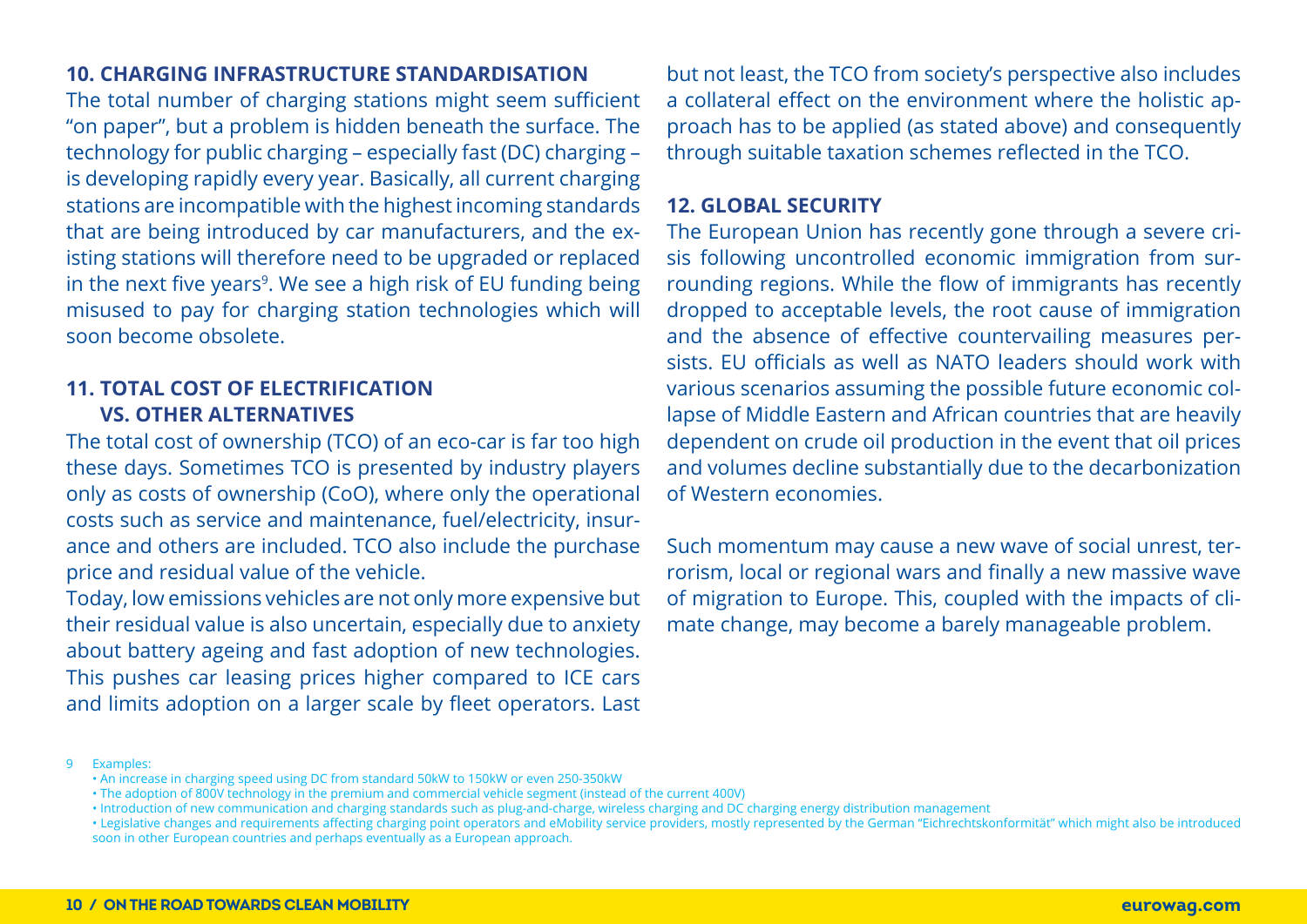### **EUROWAG ON SUSTAINABLE MOBILITY**

As an important player within the European road mobility ecosystem, and bearing in mind that vehicles are believed to be responsible for approximately 12% of total EU-wide emissions of carbon dioxide, we at EUROWAG feel a natural responsibility to contribute actively to the transformation of road mobility and dedicate substantial resources to various projects and initiatives. Furthermore, we are ready to share our insights and expertise, which we have been acquiring in the field over the last 20 years.

Starting as a fuel, toll, payment and telematics provider, EU-ROWAG is shifting into the role of integrated mobility solutions provider. We are in principle technology-agnostic, which makes us well positioned to evaluate clean mobility without dangerous ideological and political biases.

EUROWAG's values commit us to consciously helping to create a balanced set of values for the benefit of society in the field of sustainable and environmentally friendly solutions within mobility. Since their establishment in early 2019, our Electromobility and Alternative Fuels Departments have been assigned to define and execute the roll-out of specific products and services for vehicles with alternative powertrains – such as electric and hybrid cars, vehicles powered by gas (CNG, LNG), as well as vehicles utilising fuel cell technology.



#### **FOR MORE INFORMATION PLEASE CONTACT:**

**Petr Füzék** - electromobility **[petr.fuzek@eurowag.com](mailto:petr.fuzek@eurowag.com)**

**Anne Schwier** – alternative fuels **[anne.schwier@eurowag.com](mailto:anne.schwier@eurowag.com)**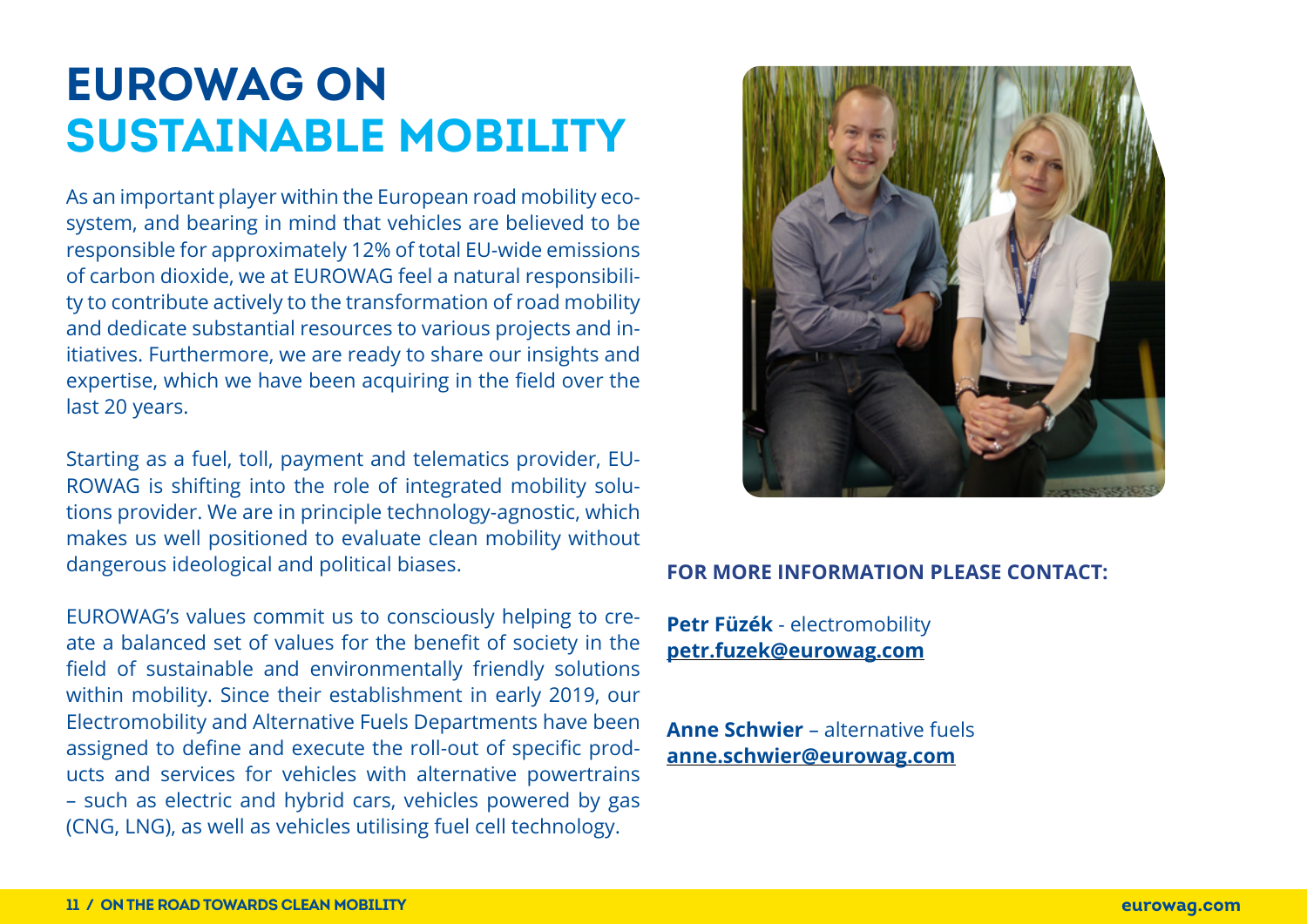

**eurowag.com**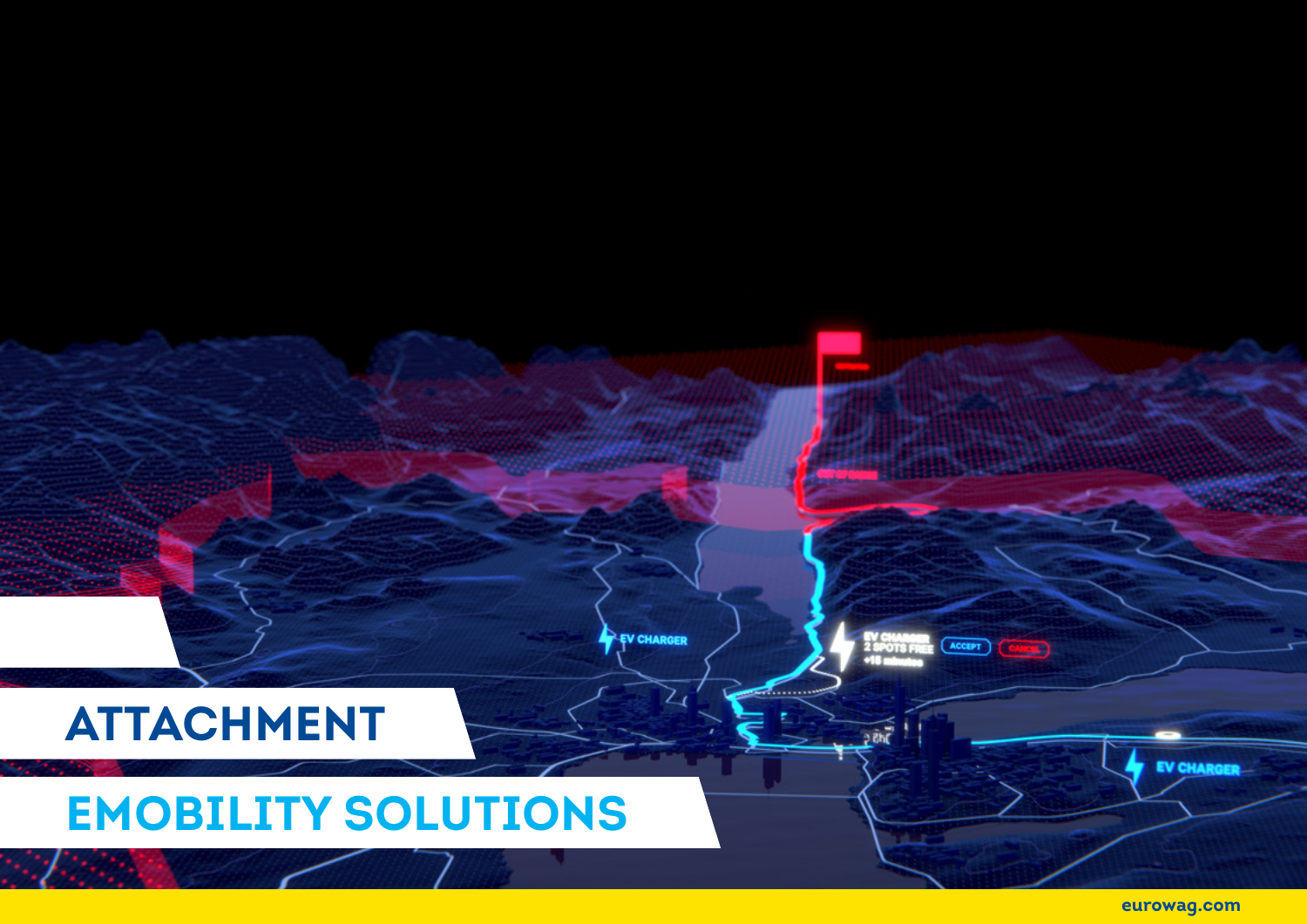## **SOLUTIONS FOR ELECTRIC VEHICLES OPERATORS**

EUROWAG's product portfolio addresses the three main fears and inconveniences for e-car early adopters as well as established electric car operators:

#### 1) **Electric vehicle range anxiety**

Until now, most e-cars have had very limited operating range, since battery capacity was 20-40 kWh – with the single exception of Tesla, which is reflected in its higher price. The good news is that the next generation of vehicles coming in the years 2020-2025 will offer further range thanks to increased battery capacity of 40-80 kWh in vehicles with a price tag of €25,000 to €60,000.

Another reason for range anxiety is the hazy predictability of e-cars' (electricity) consumption compared to ICE cars. Compared to a regular ICE vehicle, where consumption varies between 5 and 5.5 litres/100km, a similar vehicle with an electric motor has a consumption of between 14 and 22 kWh/100km. This gives the driver significantly higher responsibility for the final range of the vehicle. What also needs to be reflected is the new EU methodology for homologation of consumption (since 2017). The old NEDC (New European Driving Cycle) was replaced by the WLTP (World Harmonised Light-duty vehicle

**Figure 1: NEDC**



Source: <https://www.volkswagen.cz/technologie/wltp>

Test Procedure) and, as a result, the estimated range of cars is far closer to reality in terms of e-cars' daily range. Moreover, there is better data of predictive value, since many car manufacturers communicate the ranges for different driving modes (urban vs. highway etc.).

We at EUROWAG have access to every conceivable telematic data from different types of vehicles. That puts us in a unique position in the market and enables us to work on analysing and evaluating all the relevant data. We are developing smart online tools to help translate those data into a transparent form that can be easily understood by users – and which they can use on a daily basis. We calculate consumption depending on driving style, weather conditions, route type, elevation, type of charging station, and many more variables.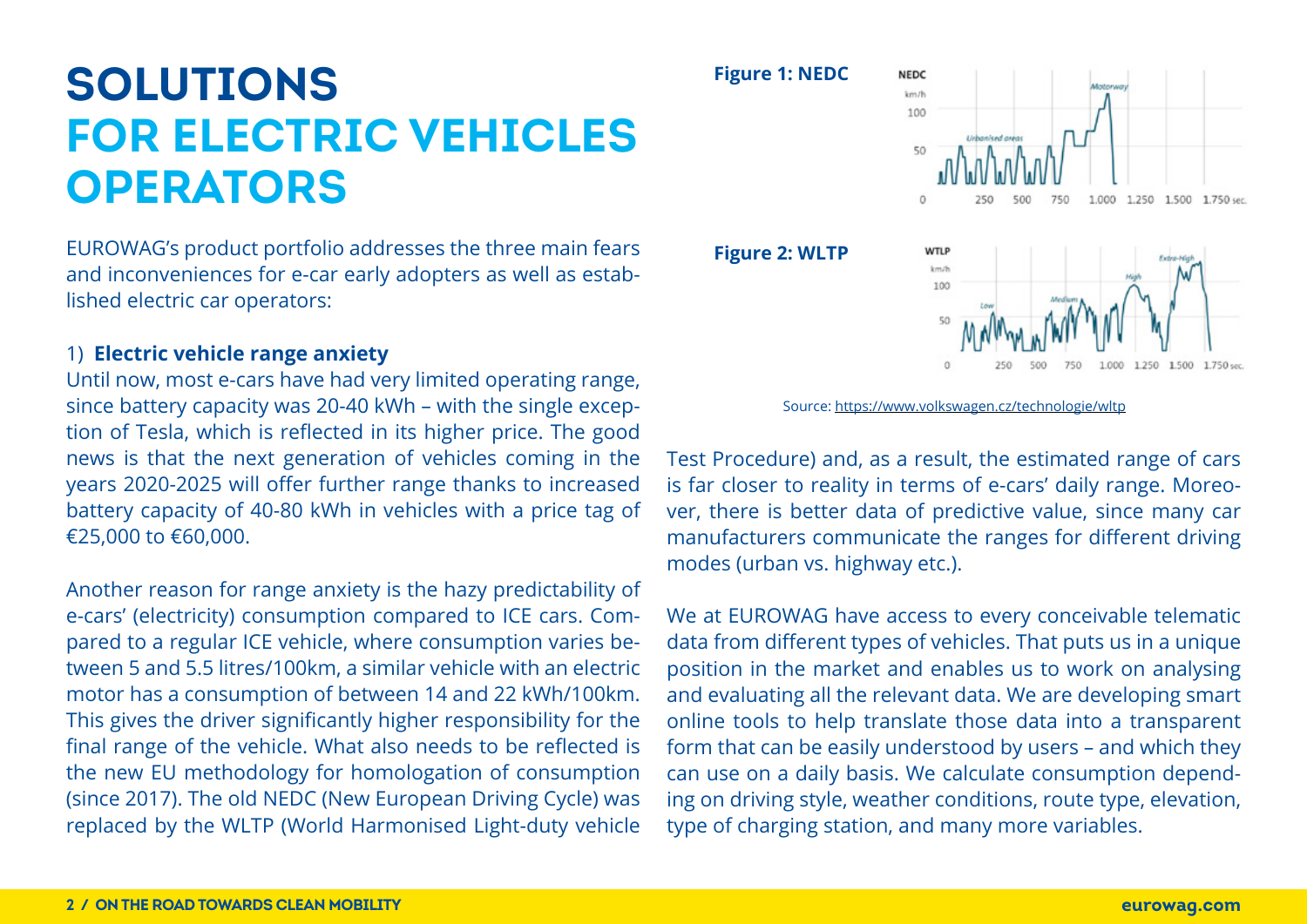#### 2) **Electric vehicle charging anxiety**

The situation on the market is often described as a chickenor-egg problem. Does the scarcity of vehicles explain the relative absence of infrastructure, or is it the other way around? But the relevance of the number of points available for public charging may be overstated. About 85% of charging operations happen at home or at work. The rest take place either at normal or fast semi-/public charging stations.

#### **Figure 3: DC charge points in Europe**



#### **Figure 4: All charge points in Europe**



Normal Charne (<= 22kW

Fast Charge (>22kW)

Source: <https://www.eafo.eu/countries/european-union/23640/infrastructure/electricity>

Normal charging stations are considered AC (alternating current) stations which are able to charge a vehicle with the following performance (depending on the type of car and the hardware used by the station):

| Power supply (single-phase/three-phase) | AC (alternating current)<br>charging station |     |    |    |    |  |  |
|-----------------------------------------|----------------------------------------------|-----|----|----|----|--|--|
|                                         |                                              |     |    |    |    |  |  |
| [A]                                     | 16                                           |     | 16 |    |    |  |  |
| Power output [kW]                       | 3.6                                          | 7.2 |    | 22 | 43 |  |  |
| Equivalent of (km/1 min. of charging)   | 0.3                                          | 0.6 |    |    |    |  |  |

Fast charging stations' performance is again influenced by the specifics of the vehicle and the charging station:

|                                       | DC (direct current)<br>charging station |    |     |     |       |     |     |     |  |  |
|---------------------------------------|-----------------------------------------|----|-----|-----|-------|-----|-----|-----|--|--|
| <b>Voltage [V]</b>                    | 400 V                                   |    |     |     |       |     |     |     |  |  |
| Power output [kW]                     | 22                                      | 50 | 100 | 125 | 150   | 250 |     |     |  |  |
| <b>Voltage [V]</b>                    |                                         |    |     |     | 800 V |     |     |     |  |  |
| Power output [kW]                     |                                         |    |     |     | 150   | 250 | 350 | 500 |  |  |
| Equivalent of (km/1 min. of charging) |                                         |    | 10  | 12  | 15    | 25  | 35  | 50  |  |  |

We can see a significant difference in the market when it comes to the number of AC/DC charging points, where about one in six of all stations are fast – and among those, only very few are faster than 50 kW. This does not correlate with the vehicle charging performance development and the customer experience described by car manufacturers. Car manufacturers assure users that an electric car can be charged in, for example, "20 minutes" or "40 minutes" – which refers to DC charging – or in 1.5 to 4 hours when referring to AC charging. However, to be able to fulfil these numbers, a driver would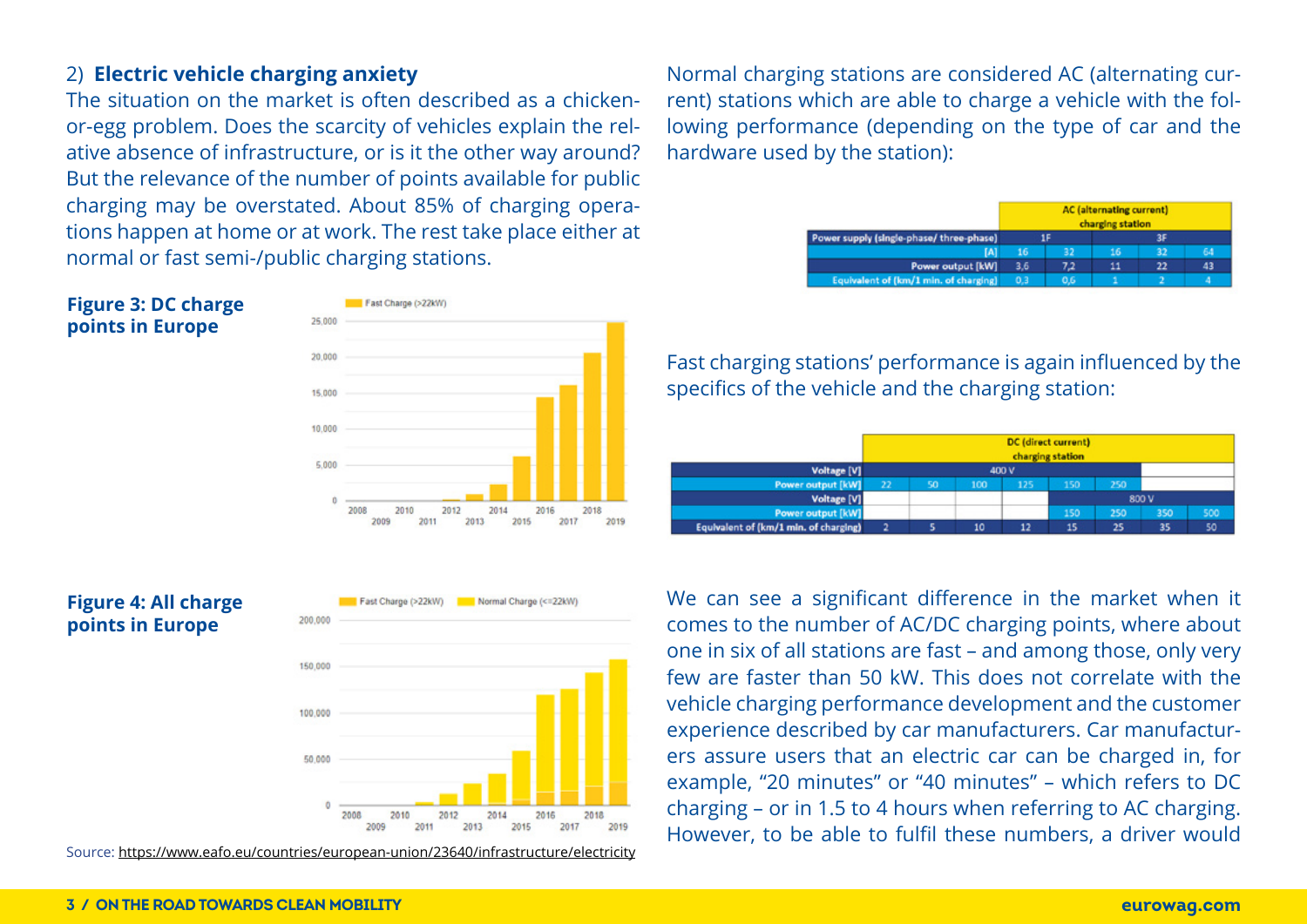face serious problems finding the right station and also in re-creating the ideal conditions for charging the car, such as charging it from 0 to 80%. Here is an illustrative example:



#### **Figure 5 Charging efficiency drop in fast charging operation** Source: [https://insideevs.com/news/342441/fast-charging-comparison-audi-e-tron](https://insideevs.com/news/342441/fast-charging-comparison-audi-e-tron-mercedes-eqc-jaguar-i-pace/)[mercedes-eqc-jaguar-i-pace/](https://insideevs.com/news/342441/fast-charging-comparison-audi-e-tron-mercedes-eqc-jaguar-i-pace/)

As mentioned above, approximately 15% of all charging operations happen in public in circumstances equivalent to fuel stations – and mostly such usage is classified as "emergency" charging for longer distance travel or as "opportunity" charging combined with privileged parking locations or with shopping, etc. Public charging is usually significantly more expensive than charging at home and requires registration and/or the right mobile app solution to be able to authorise and pay. To make this even more challenging, it varies from not only country to country, but also between each charging station operator and charging service provider.

We can see that the charging experience on the road is not quite the same as the one drivers are familiar with from their ICE vehicles, and requires additional trip planning, according to the specifics of the vehicle and the availability of stations nearby or en route. At EUROWAG we aim to provide our customers and drivers with convenient and easy-to-use tools that enable them to plan, search and calculate; we then just navigate them to suitable charging locations according to the driver's preferences and the specifics of their vehicle and nearby stations.

#### 3) **Economic aspects of purchasing electric vehicles**

There is, as yet, no ambition to replace all the vehicles on the road with electric cars within a medium-term time frame. Even if every vehicle sold from next year were to be electric, it would still take as many as 30 years before the last ICE vehicle was replaced from the existing fleet. The popularity of electric cars in recent years has been a reaction not only to local regulation, but electric vehicles have clearly shown great potential to become an important and inherent part of fleets and also serve the needs of some groups of end users rather well.

To be able to determine the right timing and scale for the integration of these cars in the company fleets we take into consideration all the relevant aspects, and provide our customers with an advice on choosing the right vehicles for an operations in the specific conditions for their business activities.